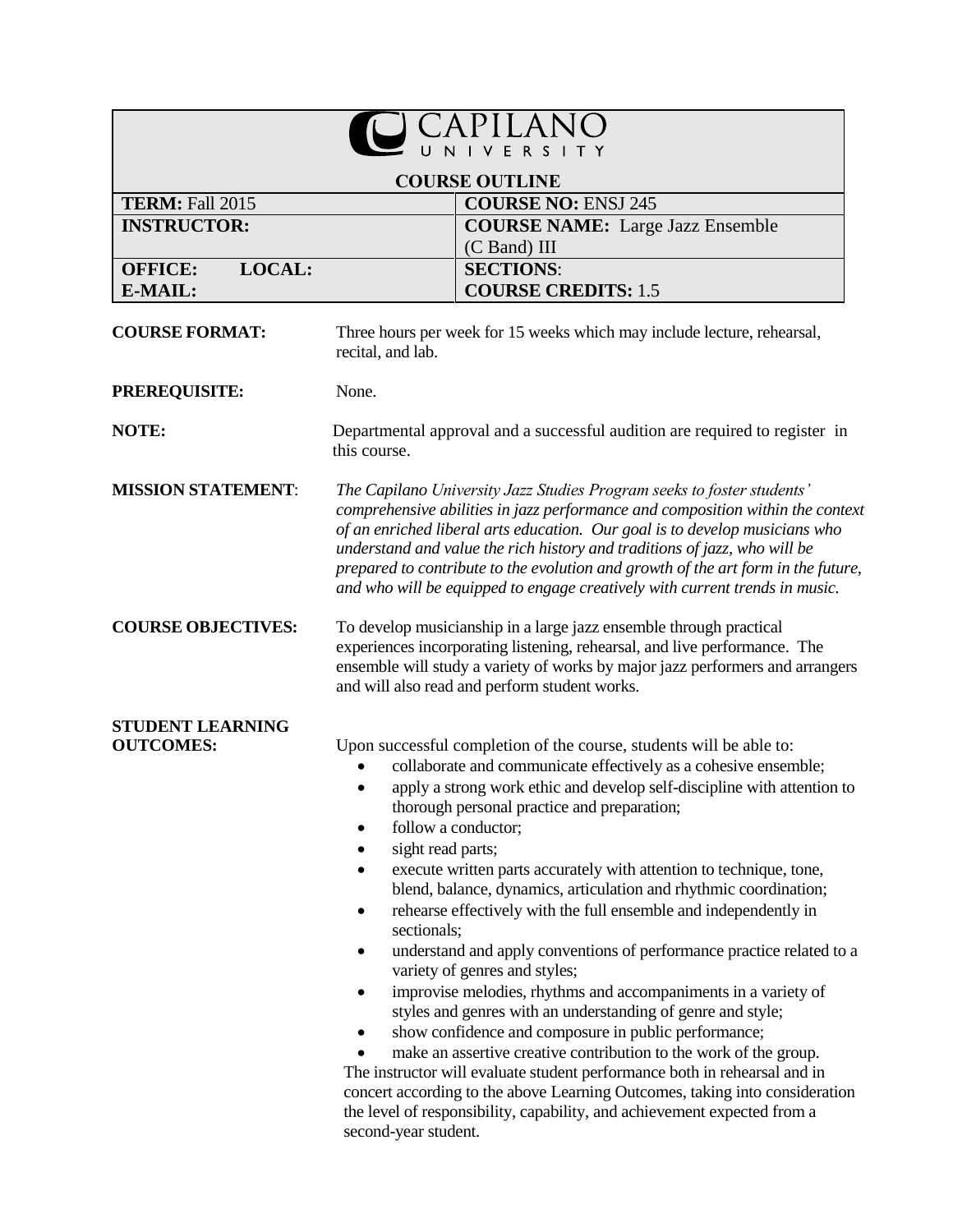## **COURSE CONTENT:**

| Week(s)   | Approximate schedule of rehearsals and recitals |
|-----------|-------------------------------------------------|
| $1 - 4$   | Rehearsal and reading of new repertoire.        |
| 5         | Concert #1                                      |
| $6 - 8$   | Rehearsal and reading of new repertoire.        |
| 9         | Concert #2                                      |
| $10 - 12$ | Rehearsal and reading of new repertoire.        |
| 13        | Concert #3                                      |
| $14 - 15$ | Reading and recording of student works.         |

#### **EVALUATION PROFILE:**

| Instructor evaluation of performance in concert |  |
|-------------------------------------------------|--|
|                                                 |  |
|                                                 |  |
|                                                 |  |

| TOTAL ……………………………………………………………………………………100% |  |
|--------------------------------------------|--|

### **Self Evaluation**

After each concert, the student will evaluate his or her performance as honestly and objectively as possible using a rubric provided by the instructor. The objective of this exercise is to reflect on the performance and rehearsal process and to make adjustments for improvement as the course progresses. If there are significant discrepancies between a student's self-evaluation and the instructor's evaluation, the differences will be resolved through discussion. The instructor reserves the right to alter the scores from a student selfevaluation if necessary.

## **GRADING PROFILE:**

| $A_+ = 90-100\%$ | $B_+ = 77-79\%$ | $C_{\pm} = 67 - 69\%$ | $D = 50 - 59\%$ |
|------------------|-----------------|-----------------------|-----------------|
| $A = 85-89\%$    | $B = 73-76%$    | $C = 63-66\%$         | $F = 0.49\%$    |
| $A - 80 - 84\%$  | $B - 70-72\%$   | $C = 60-62\%$         |                 |

# **OPERATIONAL DETAILS:**

| <b>University Policies:</b>  | Capilano University has policies on Academic Appeals (including appeal<br>of final grades), Student Conduct, Cheating and Plagiarism, Academic<br>Probation and other educational issues. Copies of these and other<br>policies are available on the University website. |
|------------------------------|--------------------------------------------------------------------------------------------------------------------------------------------------------------------------------------------------------------------------------------------------------------------------|
| "I" Grades:                  | no "I" grades will be given.                                                                                                                                                                                                                                             |
| Attendance:                  | Attendance is mandatory. Students who miss more than 10% of class time will<br>not receive credit for the course. Students must notify the instructor and send a<br>substitute if an absence is anticipated.                                                             |
| <b>Performance/Concerts:</b> | Students who miss a concert will have to provide a written doctor's certificate,                                                                                                                                                                                         |